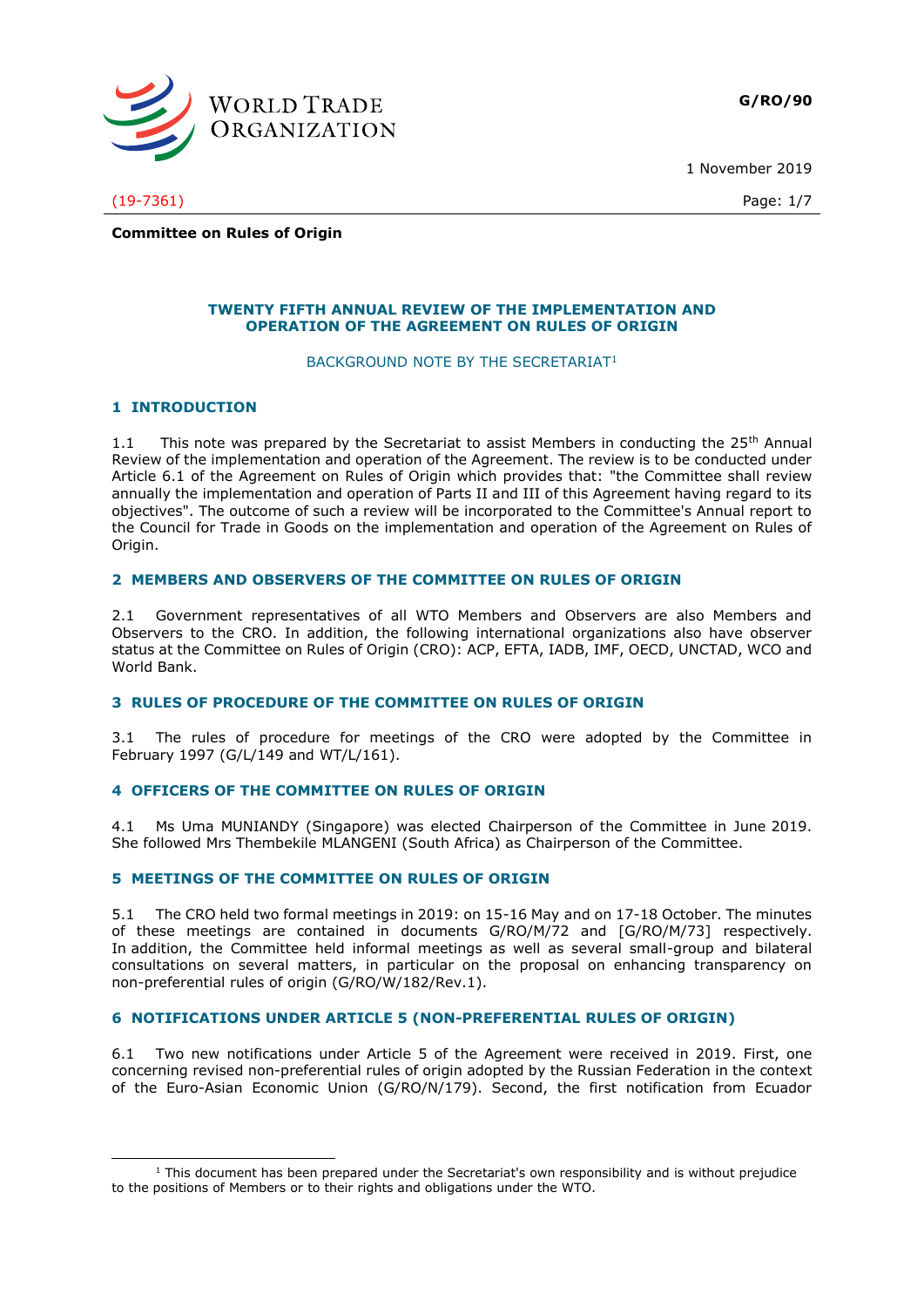informing Members that Ecuador does not apply non-preferential rules of origin nor non-preferential origin requirements.

6.2 Following these notifications, 50 WTO Members have notified the Secretariat that they apply non-preferential rules of origin (counting the EU and its member states as one). Fifty-nine Members have informed the Secretariat that they do not apply any non-preferential rules of origin. The remaining 27 WTO Members have not yet submitted any notification under Article 5. The full list of Members under each of these categories as well as the relevant information notified to the WTO Secretariat is listed in 3 tables in Annex 1 to this note. All notifications and the related legislation or references can, in addition, be accessed through the section "Notifications" of the Rules of Origin webpage of the WTO website [\(https://www.wto.org/english/tratop\\_e/roi\\_e/roi\\_e.htm\)](https://www.wto.org/english/tratop_e/roi_e/roi_e.htm).

# **7 NOTIFICATIONS UNDER ANNEX II (PREFERENTIAL RULES OF ORIGIN)**

7.1 As agreed by the Committee (G/RO/M/59), notifications made to the Committee on Regional Trade Agreements (CRTA) or to the Committee on Trade and Development (CTD) are deemed to discharge Members' notification obligations under the Agreement on Rules of Origin. The Committee therefore agreed that notifications which had initially been received by the CRTA or the CTD should be circulated by the Secretariat to the CRO. The information contained in such notifications, including information about preferential rules of origin, can be accessed through the WTO database of regional trade agreements [\(http://rtais.wto.org\)](http://rtais.wto.org/) and the WTO database of preferential trade agreements [\(http://ptadb.wto.org\)](http://ptadb.wto.org/).

7.2 In addition, it should be noted that the Committee adopted a specific template for notifications of preferential rules of origin applied to least-developed countries in the context of non-reciprocal preferences (G/RO/84). All WTO preference-granting Members agreed to submit detailed information about their preferential rules of origin using the template. To date, 20 preference-granting Members submitted such notifications. These were circulated under the G/RO/LDC/N/ document series. A detailed overview of these notifications is available in document G/RO/W/163/Rev.6.

# **8 WORK OF THE COMMITTEE RELATED TO PARTS I, II AND III OF THE AGREEMENT**

8.1. Part II of the Agreement relates to the multilateral disciplines which govern the application of non-preferential rules of origin by WTO Members during the "transitional period". This period refers to the time before the implementation of fully harmonized non-preferential rules of origin (Article 2). Since no harmonized non-preferential rules of origin have been adopted yet, these are the disciplines which currently apply to WTO Members.

8.2 As had been noted in the Committee's 2013 Annual Report to the CTG (G/L/1047), the implementation and operation of the Agreement is not satisfactory as the stalemate in the Harmonization Work Programme (HWP) compromises the attainment of the core objectives of the Agreement (i.e. the facilitation of global trade through the international harmonization of non-preferential rules of origin). The draft results of the HWP are contained in documents G/RO/W/111/Rev.6 (in HS96); JOB/RO/5/Rev.1 and JOB/RO/5/Rev.1/Corr.1 (rectified to reflect the 2002, 2007, and 2012 versions of the HS nomenclature).

8.3 In the period of this annual review, the Committee did not consider any item specifically related to the HWP.

8.4 Pending the continuation of the HWP, the Committee agreed, in 2015, to engage in an "educational exercise" to exchange information about non-preferential rules of origin and better understand the impact that existing rules have on international trade. No such information sessions were held in 2019. However, Members have engaged actively in a discussion about ways to enhance transparency of non-preferential rules of origin and non-preferential origin requirements. In particular, Members have been considering a proposal to adopt a template that would standardize and update notifications on non-preferential rules of origin and related requirements (G/RO/W/182/Rev.1).

# **9 AMENDMENTS, INTERPRETATIONS AND RECTIFICATIONS TO THE AGREEMENT**

9.1 During the year under review the Committee has not dealt with any of these matters.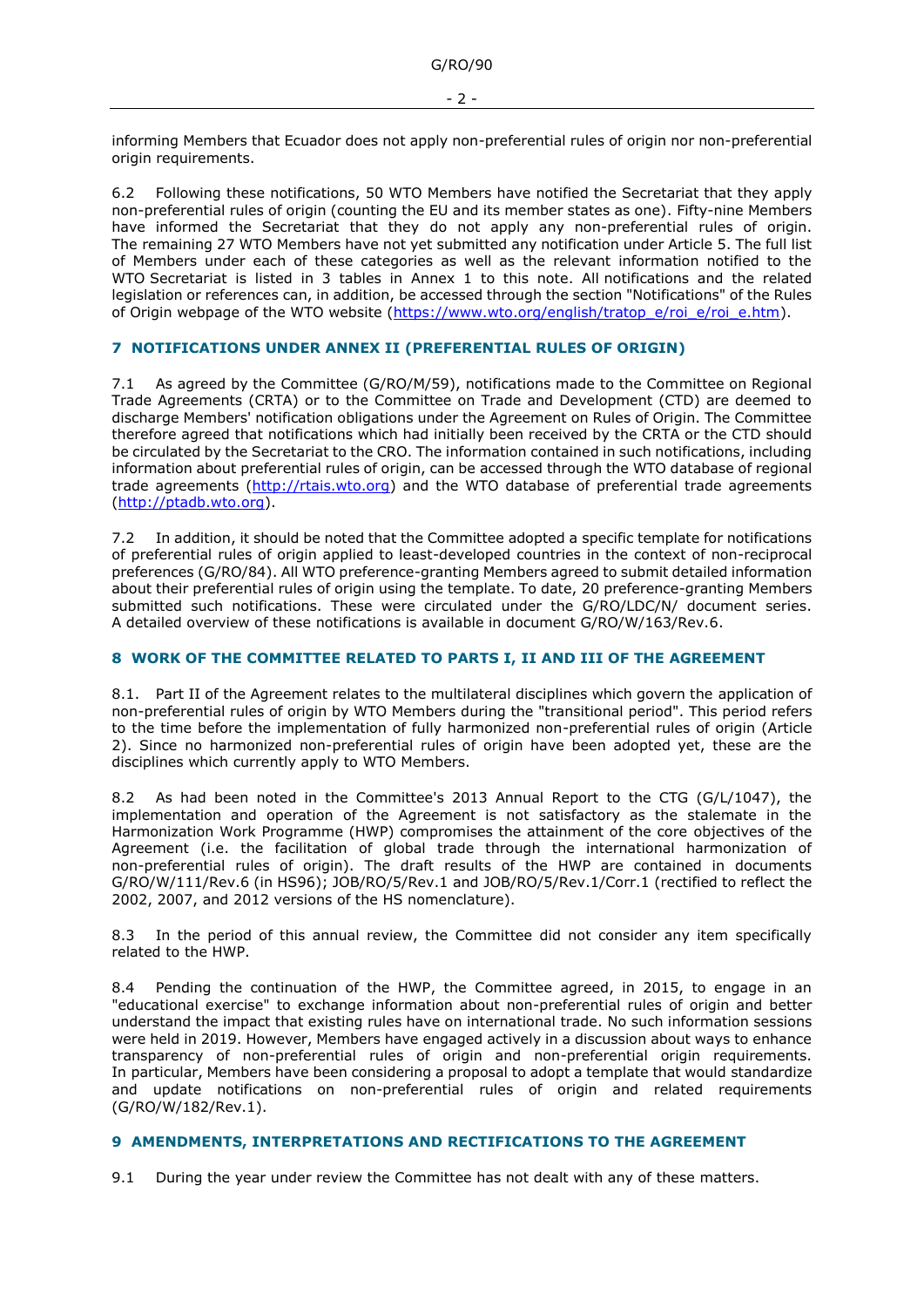## **10 CONSULTATION AND DISPUTE SETTLEMENT**

10.1. The Secretariat is not aware of any Member that has requested consultations under Article 7 of the Agreement on Rules of Origin. Similarly, there are currently no disputes with respect to the Agreement on Rules of Origin (Article 8 of the Agreement).

# **11 OTHER AREAS OF WORK OF THE CRO**

11.1. In 2019, the CRO continued to work extensively on additional areas of work, namely preferential rules of origin applicable to LDCs under non-reciprocal preferential trade arrangements (PTA). This is a result of the implementation of the 2013 and 2015 Ministerial Decisions on preferential rules of origin for LDCs (WT/L/917 and WT/L/917/Add.1 respectively). According to the requirements of these Decisions, a separate report of recent developments in this area was prepared for the General Council (G/RO/89).

# **12 REPORT TO THE COUNCIL FOR TRADE IN GOODS**

12.1. During its meeting on 17 and 18 October 2019, the CRO adopted its annual report to the CTG (G/L/1331).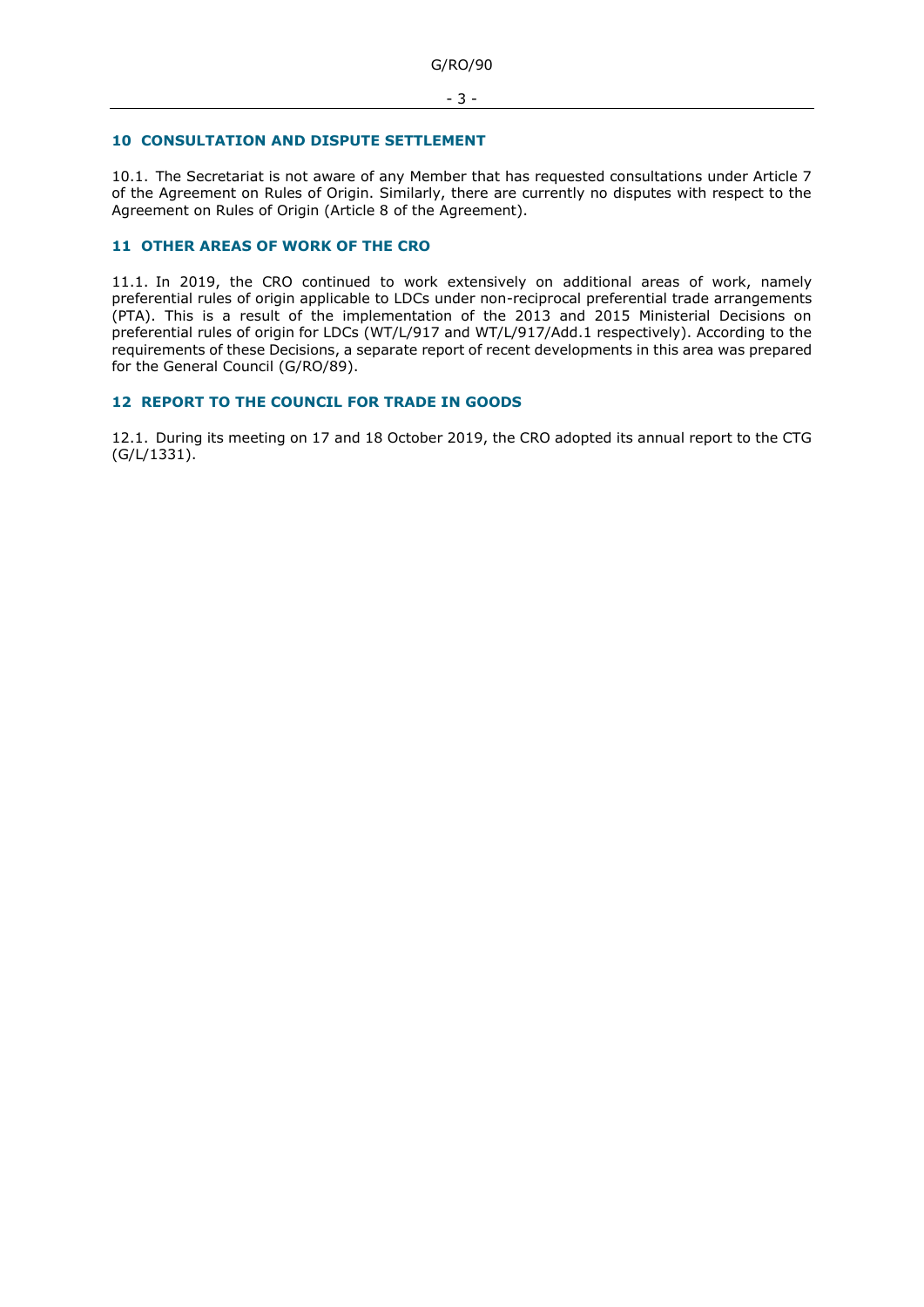- 4 -

#### **ANNEX 1**

# **A. List of Members that have notified to the Secretariat that they apply non-preferential rules of origin<sup>1</sup>**

| Member                          | <b>HAVE NP RO</b> | Date       | Link to the legislation/<br>scanned copy of the legislation                            |
|---------------------------------|-------------------|------------|----------------------------------------------------------------------------------------|
| Afghanistan<br>1.               | G/RO/N/143        | 05.08.2016 | http://customs.mof.gov.af/en                                                           |
| Albania<br>2.                   | G/RO/N/47         | 06.07.2005 | Scanned copy available                                                                 |
|                                 | G/RO/N/53         | 18.09.2007 | Scanned copy available                                                                 |
| Argentina<br>3.                 | G/RO/N/2          | 22.06.1995 | Scanned copy available                                                                 |
|                                 | G/RO/N/10         | 16.08.1996 | Scanned copy available                                                                 |
|                                 | G/RO/N/16         | 05.03.1997 | Scanned copy available                                                                 |
| Armenia<br><u>4.</u>            | G/RO/N/41         | 21.08.2003 | Scanned copy available                                                                 |
| 5.<br>Australia                 | G/RO/N/1          | 09.05.1995 | n/a                                                                                    |
|                                 | G/RO/N/1/Add.1    | 22.06.1995 | Scanned copy available                                                                 |
| <b>Brazil</b><br>6.             | G/RO/N/14         | 02.12.1996 | Formerly notified of non-application of<br><b>NPROO</b>                                |
|                                 | G/RO/N/78         | 16.04.2012 | http://www.planalto.gov.br/ccivil 03/ Ato20<br>11-2014/2011/Lei/L12546.htm             |
| Burkina Faso<br>7.              | G/RO/N/19         | 23.01.1998 | n/a                                                                                    |
| 8.<br>Canada                    | G/RO/N/1          | 09.05.1995 | n/a                                                                                    |
|                                 | G/RO/N/1/Add.1    | 22.06.1995 | Scanned copy available                                                                 |
| China<br>9.                     | G/RO/N/37         | 03.06.2002 | n/a                                                                                    |
|                                 | G/RO/N/37/Rev.1   | 02.08.2002 | Scanned copy available                                                                 |
|                                 | G/RO/N/132        | 07.09.2015 | Electronic copy available                                                              |
| 10. Colombia                    | G/RO/N/1          | 09.05.1995 | n/a                                                                                    |
|                                 | G/RO/N/1/Add.1    | 22.06.1995 | Scanned copy available                                                                 |
|                                 | G/RO/N/172        | 05.07.2018 | http://www.mincit.gov.co/loader.php?lServici                                           |
|                                 |                   |            | o=Documentos&lFuncion=verPdf&id=5263&n                                                 |
|                                 |                   |            | ame=DECRETO 637 DEL 11 DE ABRIL DE<br>2018.pdf                                         |
| 11. Cuba                        | G/RO/N/3          | 27.07.1995 | Scanned copy available                                                                 |
|                                 | G/RO/N/125        | 13.01.2015 | Scanned copy available                                                                 |
| 12. European Union <sup>2</sup> | G/RO/N/1          | 09.05.1995 | n/a                                                                                    |
|                                 | G/RO/N/1/Add.1    | 22.06.1995 | Scanned copy available                                                                 |
| 13. Georgia                     | G/RO/N/37         | 03.06.2002 | n/a                                                                                    |
|                                 | G/RO/N/37 Rev.1   | 02.08.2002 | Scanned copy available                                                                 |
| 14. Hong Kong, China            | G/RO/N/1          | 09.05.1995 | n/a                                                                                    |
|                                 | G/RO/N/1/Add.1    | 22.06.1995 | Scanned copy available                                                                 |
|                                 | G/RO/N/10         | 16.08.1996 | Scanned copy available                                                                 |
|                                 | G/RO/N/24         | 15.01.1999 | Scanned copy available                                                                 |
|                                 | G/RO/N/30         | 21.11.2000 | n/a                                                                                    |
|                                 | G/RO/N/37         | 03.06.2002 | n/a                                                                                    |
|                                 | G/RO/N/37 Rev.1   | 02.08.2002 | Scanned copy available                                                                 |
|                                 | G/RO/N/46         | 15.02.2005 | Scanned copy available                                                                 |
|                                 | G/RO/N/59         | 23.09.2008 | Scanned copy available                                                                 |
|                                 | G/RO/N/67         | 02.12.2010 | Scanned copy available                                                                 |
|                                 | G/RO/N/73         | 15.09.2011 | Scanned copy available                                                                 |
|                                 | G/RO/N/86         | 01.10.2012 | Scanned copy available                                                                 |
| 15. Japan                       | G/RO/N/1          | 09.05.1995 | n/a                                                                                    |
|                                 | G/RO/N/1/Add.1    | 22.06.1995 | Scanned copy available                                                                 |
| 16. Jordan                      | G/RO/N/30         | 21.11.2000 | Scanned copy available                                                                 |
| 17. Kazakhstan                  | G/RO/N/148        | 12.09.2016 | Unofficial translation available                                                       |
|                                 | G/RO/N/148/Rev.1  | 27.10.2016 | Unofficial translation available                                                       |
|                                 | G/RO/N/175        | 15.11.2018 | http://www.eurasiancommission.org/en/act/t<br>rade/dotp/prav proish/Pages/default.aspx |
| 18. Kyrgyz Republic             | G/RO/N/177        | 28.11.2018 | http://www.eurasiancommission.org/en/act/t                                             |
|                                 |                   |            | rade/dotp/prav proish/Pages/default.aspx                                               |

 $1$  All documents notified to the Secretariat and the relevant Internet links are available for consultation through the "Notifications" section of the rules of origin page of the WTO website: [https://www.wto.org/english/tratop\\_e/roi\\_e/roi\\_e.htm.](https://www.wto.org/english/tratop_e/roi_e/roi_e.htm)

-

<sup>&</sup>lt;sup>2</sup> All notifications received from countries prior to joining the EU do not appear in the table.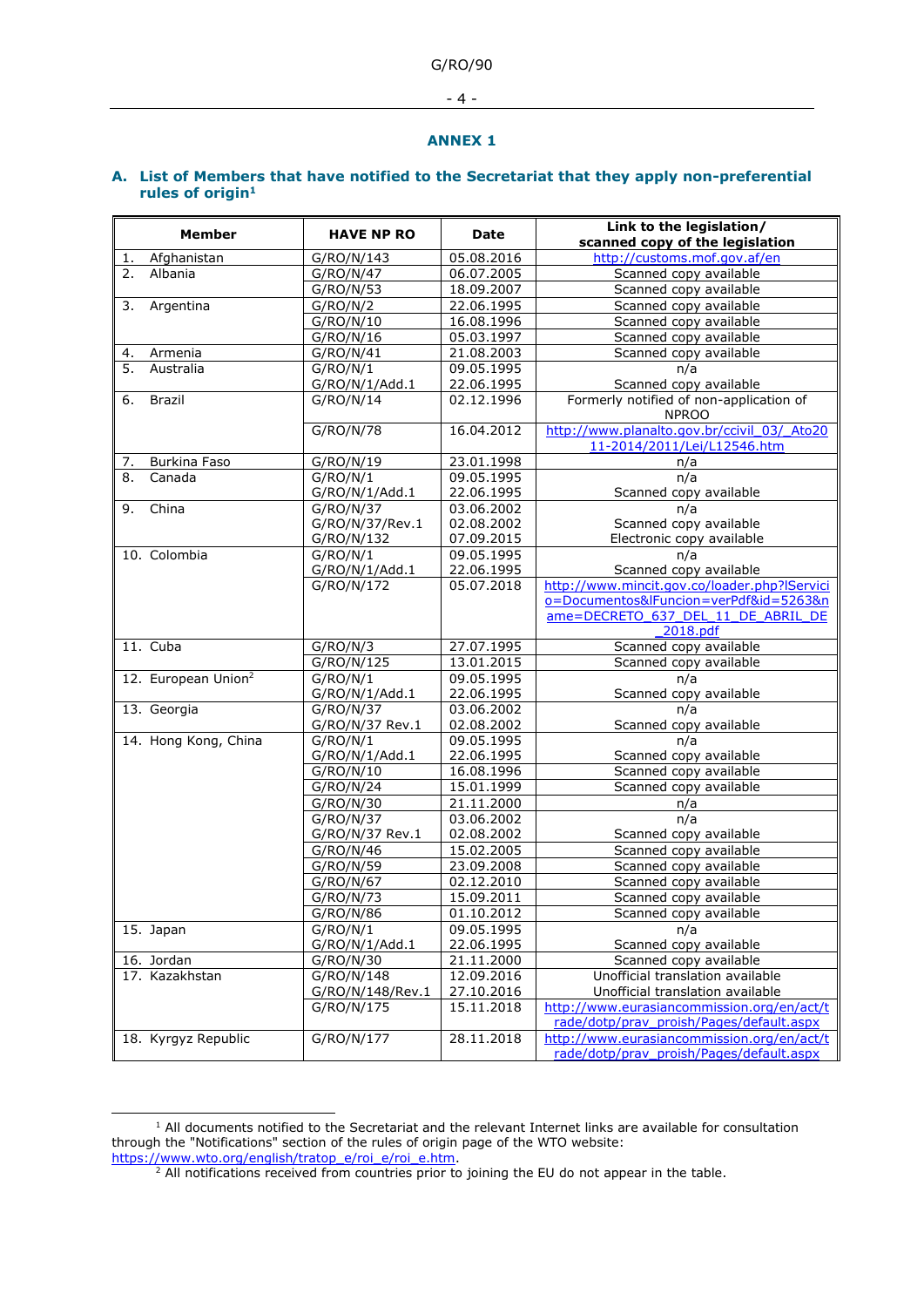| I<br>۰.<br>., |
|---------------|
|---------------|

|                                  |                              |                          | Link to the legislation/                                                               |
|----------------------------------|------------------------------|--------------------------|----------------------------------------------------------------------------------------|
| <b>Member</b>                    | <b>HAVE NP RO</b>            | Date                     | scanned copy of the legislation                                                        |
| 19. Korea, Rep. of               | G/RO/N/1                     | 09.05.1995               | n/a                                                                                    |
|                                  | G/RO/N/1/Add.1<br>G/RO/N/63  | 22.06.1995<br>18.09.2009 | Scanned copy available<br>Scanned copy available                                       |
| 20. Lao People's Dem.            | G/RO/N/96                    | 24.07.2013               |                                                                                        |
| Rep.                             |                              |                          | Scanned copy available                                                                 |
| 21. Lesotho                      | G/RO/N/56                    | 27.05.2008               | n/a                                                                                    |
| 22. Liechtenstein                | G/RO/N/60/Rev.1              | 08.04.2009               | http://www.admin.ch/opc/fr/classified-                                                 |
|                                  |                              |                          | compilation/19820160/index.html<br>http://www.admin.ch/opc/fr/classified-              |
|                                  |                              |                          | compilation/20072514/index.html                                                        |
|                                  |                              |                          | http://www.admin.ch/opc/fr/classified-                                                 |
|                                  |                              |                          | compilation/20072515/index.html                                                        |
| 23. Madagascar                   | G/RO/N/11                    | 10.09.1996               | Scanned copy available                                                                 |
| 24. Mexico                       | G/RO/N/12                    | 01.10.1996               | n/a                                                                                    |
| 25. Moldova, Rep. of             | G/RO/N/36                    | 12.03.2002               | Scanned copy available                                                                 |
|                                  | G/RO/N/110                   | 14.02.2014               | Scanned copy available                                                                 |
|                                  | G/RO/N/110/Add.1             | 10.10.2014               | Scanned copy available                                                                 |
| 26. Mongolia                     | G/RO/N/20<br>G/RO/N/20/Rev.1 | 14.05.1998<br>27.07.1998 | Formerly notified of non-application of<br><b>NPROO</b>                                |
|                                  | G/RO/N/164                   | 03.04.2018               | http://www.customs.gov.mn/en/images/publ                                               |
|                                  |                              |                          | ishers/Customs law and Customs Tariff an                                               |
|                                  |                              |                          | $d$ Tax law.pdf                                                                        |
|                                  |                              |                          | http://customs.gov.mn/2012-03-14-03-12-                                                |
|                                  |                              |                          | 51/2017-12-12-03-51-09                                                                 |
|                                  |                              |                          | www.legalinfo.mn/law/details/208                                                       |
| 27. Montenegro<br>28. Morocco    | G/RO/N/126                   | 20.02.2015<br>22.06.1995 | Electronic copy available                                                              |
| 29. New Zealand                  | G/RO/N/2                     | 09.05.1995               | n/a                                                                                    |
|                                  | G/RO/N/1<br>G/RO/N/1/Add.1   | 22.06.1995               | n/a<br>n/a                                                                             |
| 30. Niger                        | G/RO/N/19                    | 23.01.1998               | n/a                                                                                    |
| 31. North Macedonia              | G/RO/N/45                    | 09.11.2004               | Scanned copy available                                                                 |
| 32. Norway                       | G/RO/N/8                     | 05.03.1996               | Scanned copy available                                                                 |
|                                  | G/RO/N/62                    | 26.05.2009               | Scanned copy available                                                                 |
|                                  | G/RO/N/149                   | 22.09.2016               | http://www.toll.no/PageFiles/4684/Regulatio                                            |
|                                  |                              |                          | ns to the act on customs duties and mov                                                |
| 33. Peru                         |                              |                          | ement of goods july2016.pdf<br>Formerly notified no NPROO                              |
|                                  | G/RO/N/4<br>G/RO/N/5         | 07.08.1995<br>01.11.1995 | Scanned copy available                                                                 |
|                                  | G/RO/N/49                    | 02.03.2007               | Scanned copy available                                                                 |
|                                  | G/RO/N/50                    | 10.05.2007               | Scanned copy available                                                                 |
|                                  | G/RO/N/52                    | 01.06.2007               | Scanned copy available                                                                 |
|                                  | G/RO/N/77                    | 12.03.2012               | Scanned copy available                                                                 |
| 34. Qatar                        | G/RO/N/25                    | 13.04.1999               | n/a                                                                                    |
| 35. Russian Federation           | G/RO/N/84                    | 27.09.2012               |                                                                                        |
|                                  | G/RO/N/84/Corr.1             | 13.12.2012               | Electronic and scanned copy available                                                  |
|                                  | G/RO/N/179                   | 22.01.2019               | http://www.eurasiancommission.org/en/act/t                                             |
| 36. Rwanda                       | G/RO/N/75                    | 24.02.2012               | rade/dotp/prav_proish/Pages/default.aspx<br>http://www.comesa.int/attachments/article/ |
|                                  |                              |                          | 28/COMESA Treaty.pdf                                                                   |
|                                  |                              |                          | http://www.eac.int/customs/index.php?optio                                             |
|                                  |                              |                          | n=com_content&view=article&id=3:rules-of-                                              |
|                                  |                              |                          | origin&catid=3:key-documents                                                           |
| 37. Senegal                      | G/RO/N/10                    | 16.08.1996               | n/a                                                                                    |
| 38. Seychelles                   | G/RO/N/141                   | 02.05.2016               | Description of obligations available in the                                            |
|                                  |                              |                          | notification & scanned copy available                                                  |
| 39. South Africa<br>40. Suriname | G/RO/N/3<br>G/RO/N/24        | 27.07.1995<br>15.01.1999 | Scanned copy available<br>Formerly notified of non-application of                      |
|                                  |                              |                          | <b>NPROO</b>                                                                           |
|                                  | G/RO/N/43                    | 15.03.2004               | Scanned copy available                                                                 |
| 41. Switzerland                  | G/RO/N/4                     | 07.08.1995               | Scanned copy available                                                                 |
|                                  | G/RO/N/60                    | 26.01.2009               | http://www.admin.ch/ch/f/rs/c946_201.html                                              |
|                                  | G/RO/N/60/Rev.1              | 08.04.2009               | http://www.admin.ch/ch/f/rs/c946 31.html                                               |
|                                  |                              |                          | http://www.admin.ch/ch/f/rs/c946 311.html                                              |
| 42. Chinese Taipei               | G/RO/N/37                    | 03.06.2002               | n/a                                                                                    |
|                                  | G/RO/N/37 Rev.1              | 02.08.2002               | Scanned copy available                                                                 |
| 43. Togo                         | G/RO/N/70                    | 16.06.2011               | n/a                                                                                    |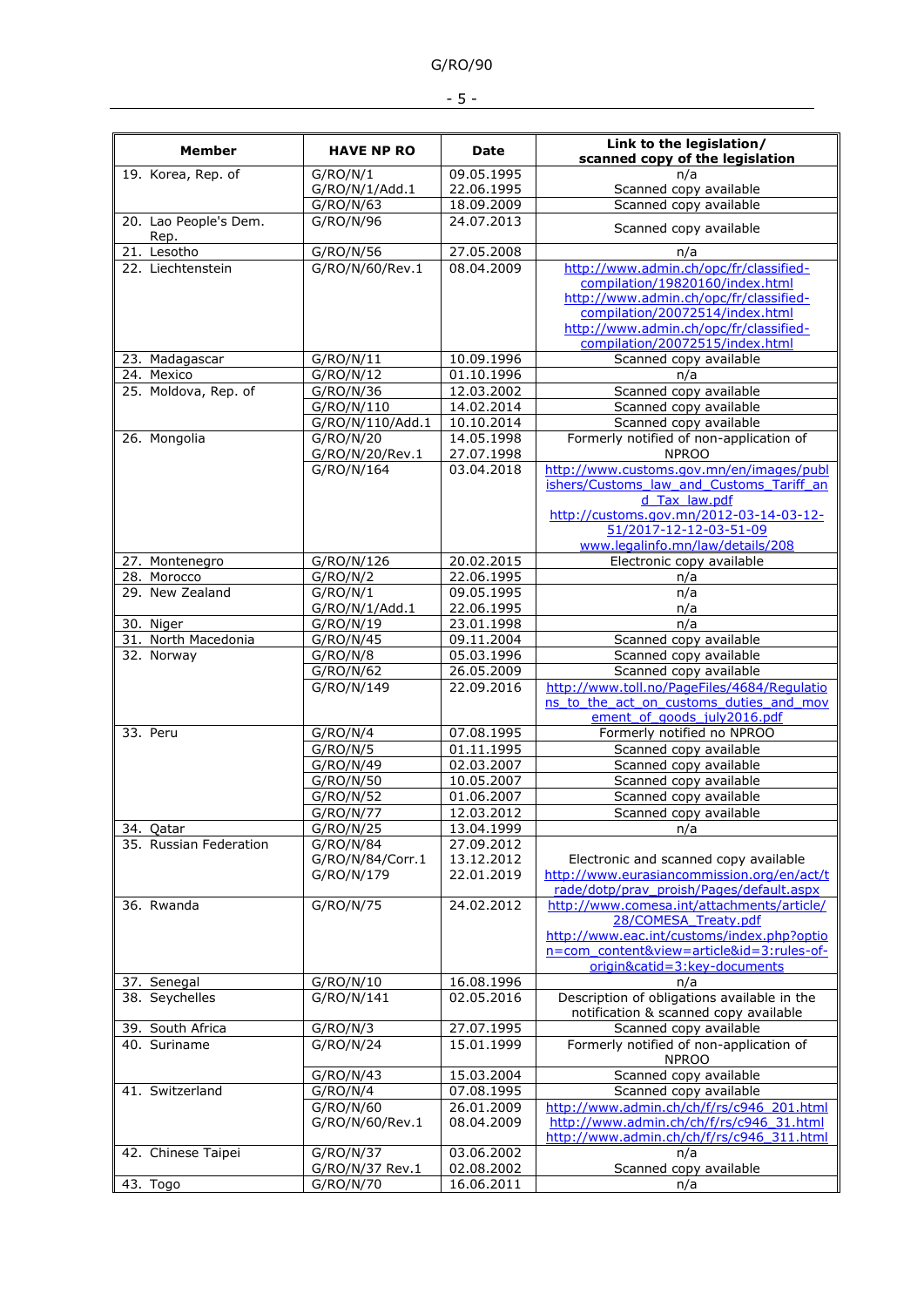| <b>Member</b>             | <b>HAVE NP RO</b> | <b>Date</b> | Link to the legislation/<br>scanned copy of the legislation |
|---------------------------|-------------------|-------------|-------------------------------------------------------------|
| 44. Tunisia               | G/RO/N/7          | 12.02.1996  | Scanned copy available                                      |
|                           | G/RO/N/61         | 19.02.2009  | Scanned copy available                                      |
| 45. Turkey                | G/RO/N/8          | 05.03.1996  | Scanned copy available                                      |
|                           | G/RO/N/28         | 30.05.2000  | Scanned copy available                                      |
| 46. Ukraine               | G/RO/N/57         | 07.07.2008  | n/a                                                         |
|                           | G/RO/N/81         | 10.08.2012  | Scanned copy available                                      |
| 47. United States         | G/RO/N/1          | 09.05.1995  | n/a                                                         |
|                           | G/RO/N/1/Add.1    | 22.06.1995  | Scanned copy available                                      |
|                           | G/RO/N/6          | 19.12.1995  | Scanned copy available                                      |
|                           | G/RO/N/12         | 01.10.1996  | n/a                                                         |
| 48. Venezuela, Bolivarian | G/RO/N/1          | 09.05.1995  | Formerly notified of non-application of                     |
| Rep. of                   | G/RO/N/1/Add.1    | 22.06.1995  | <b>NPROO</b>                                                |
|                           |                   |             | Formerly notified of non-application of                     |
|                           |                   |             | <b>NPROO</b>                                                |
|                           | G/RO/N/10         | 16.08.1996  | Scanned copy available                                      |
|                           | G/RO/N/14         | 02.12.1996  | Scanned copy available                                      |
| 49. Yemen                 | G/RO/N/140        | 08.04.2016  | Original available                                          |
| 50. Zimbabwe              | G/RO/N/80         | 18.07.2012  | Scanned copy available                                      |

### **B. List of Members that have notified to the Secretariat that they do NOT apply nonpreferential rules of origin**

| <b>Member</b>                         | <b>Document Symbol</b> | <b>Date</b> |
|---------------------------------------|------------------------|-------------|
| Angola<br>1.                          | G/RO/N/176             | 27.11.2018  |
| 2.<br><b>Belize</b>                   | G/RO/N/147             | 01.09.2016  |
| 3.<br>Benin                           | G/RO/N/150             | 10.11.2016  |
| 4.<br>Bolivia, Plurinational State of | G/RO/N/9               | 19.04.1996  |
| 5.<br>Brunei Darussalam               | G/RO/N/5               | 01.11.1995  |
| 6.<br>Burundi                         | G/RO/N/33              | 02.05.2001  |
| $\overline{7}$ .<br>Cameroon          | G/RO/N/99              | 22.08.2013  |
| 8.<br>Chad                            | G/RO/N/22              | 16.09.1998  |
| Chile<br>9.                           | G/RO/N/6               | 19.12.1995  |
| 10. Congo                             | G/RO/N/118             | 18.09.2014  |
| 11. Costa Rica                        | G/RO/N/1               | 09.05.1995  |
|                                       | G/RO/N/1/Add.1         | 22.06.1995  |
| 12. Côte d'Ivoire                     | G/NO/N/117             | 25.08.2014  |
| 13. Dominica                          | G/RO/N/24              | 15.01.1999  |
| 14. Dominican Republic                | G/RO/N/9               | 19.04.1996  |
| 15. Ecuador                           | G/RO/N/180             | 18.03.2019  |
| 16. El Salvador                       | G/RO/N/10              | 16.08.1996  |
| 17. Eswatini                          | G/RO/N/128             | 24.04.2015  |
| $18.$ Fiji                            | G/RO/N/17              | 10.04.1997  |
| 19. The Gambia                        | G/RO/N/109             | 31.01.2014  |
| 20. Ghana                             | G/RO/N/44              | 06.05.2004  |
| 21. Guatemala                         | G/RO/N/21              | 20.07.1998  |
| 22. Guyana                            | G/RO/N/42              | 10.12.2003  |
|                                       | G/RO/N/42/Rev.1        | 12.09.2016  |
| 23. Haiti                             | G/RO/N/20/             | 14.05.1998  |
|                                       | G/RO/N/20/Rev.1        | 27.07 1998  |
| 24. Honduras                          | G/RO/N/3               | 27.07.1995  |
| 25. Iceland                           | G/RO/N/5               | 01.11.1995  |
| 26. India                             | G/RO/N/1               | 09.05.1995  |
|                                       | G/RO/N/1/Add.1         | 22.06.1995  |
| 27. Indonesia                         | G/RO/N/16              | 05.03.1997  |
| $\overline{28}$ . Israel              | G/RO/N/13              | 19.11.1996  |
|                                       | G/RO/N/163             | 15.02.2018  |
| 29. Jamaica                           | G/RO/N/4               | 07.08.1995  |
| 30. Kenya                             | G/RO/N/9               | 19.04.1996  |
| 31. Kuwait, the State of              | G/RO/N/100             | 19.09.2013  |
| 32. Liberia                           | G/RO/N/173             | 05.07.2018  |
| 33. Macao, China                      | G/RO/N/21              | 20.07.1998  |
| 34. Malawi                            | G/RO/N/129             | 04.06.2015  |
| 35. Malaysia                          | G/RO/N/6               | 19.12.1995  |
| 36. Maldives                          | G/RO/N/22              | 16.09.1998  |